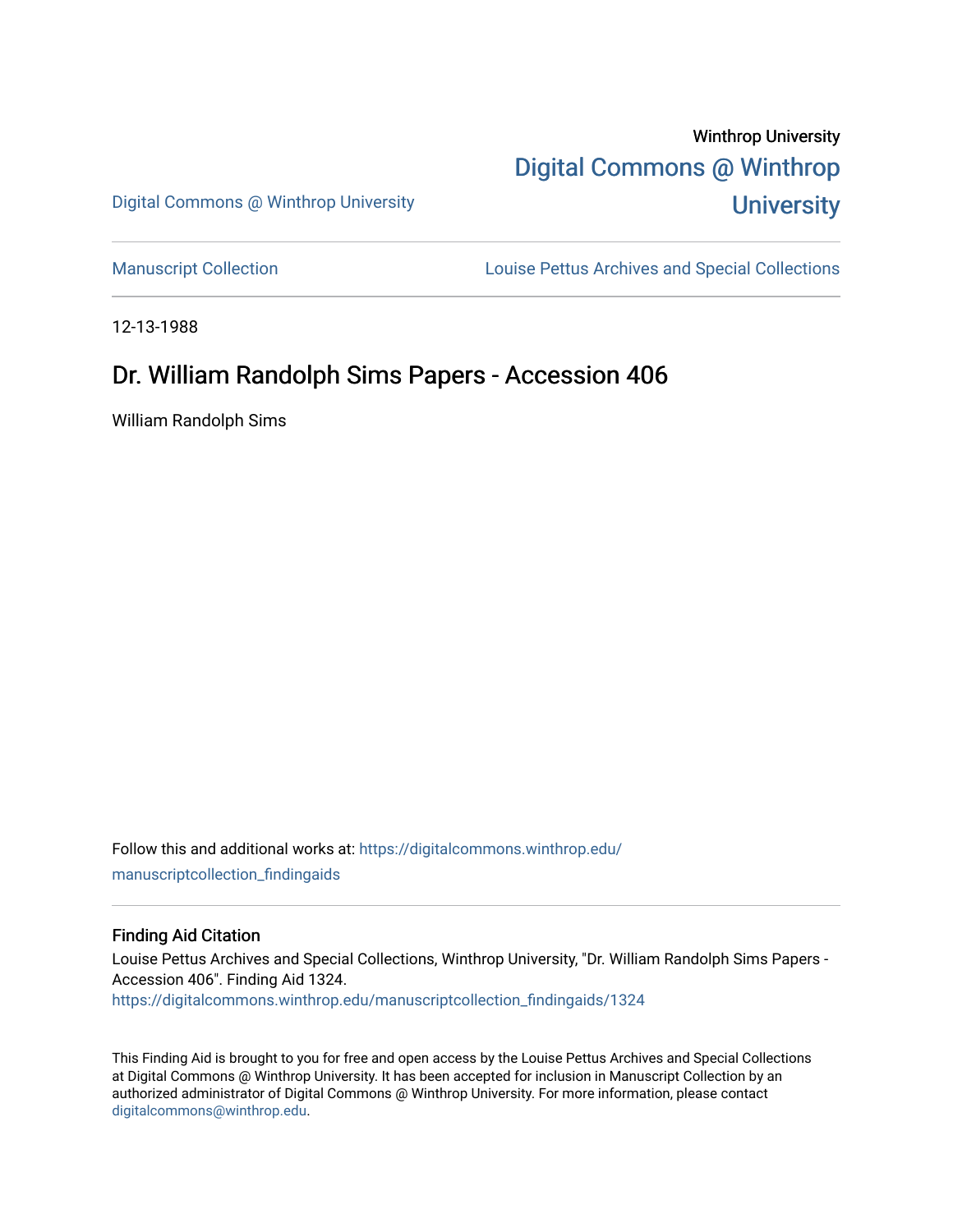### **WINTHROP UNIVERSITY LOUISE PETTUS ARCHIVES & SPECIAL COLLECTIONS**

# **MANUSCRIPT COLLECTION**

# **ACCESSION 406**

# **DR. WILLIAM RANDOLPH SIMS, SR. PAPERS**

1942-1972

9 Boxes, 45 Folders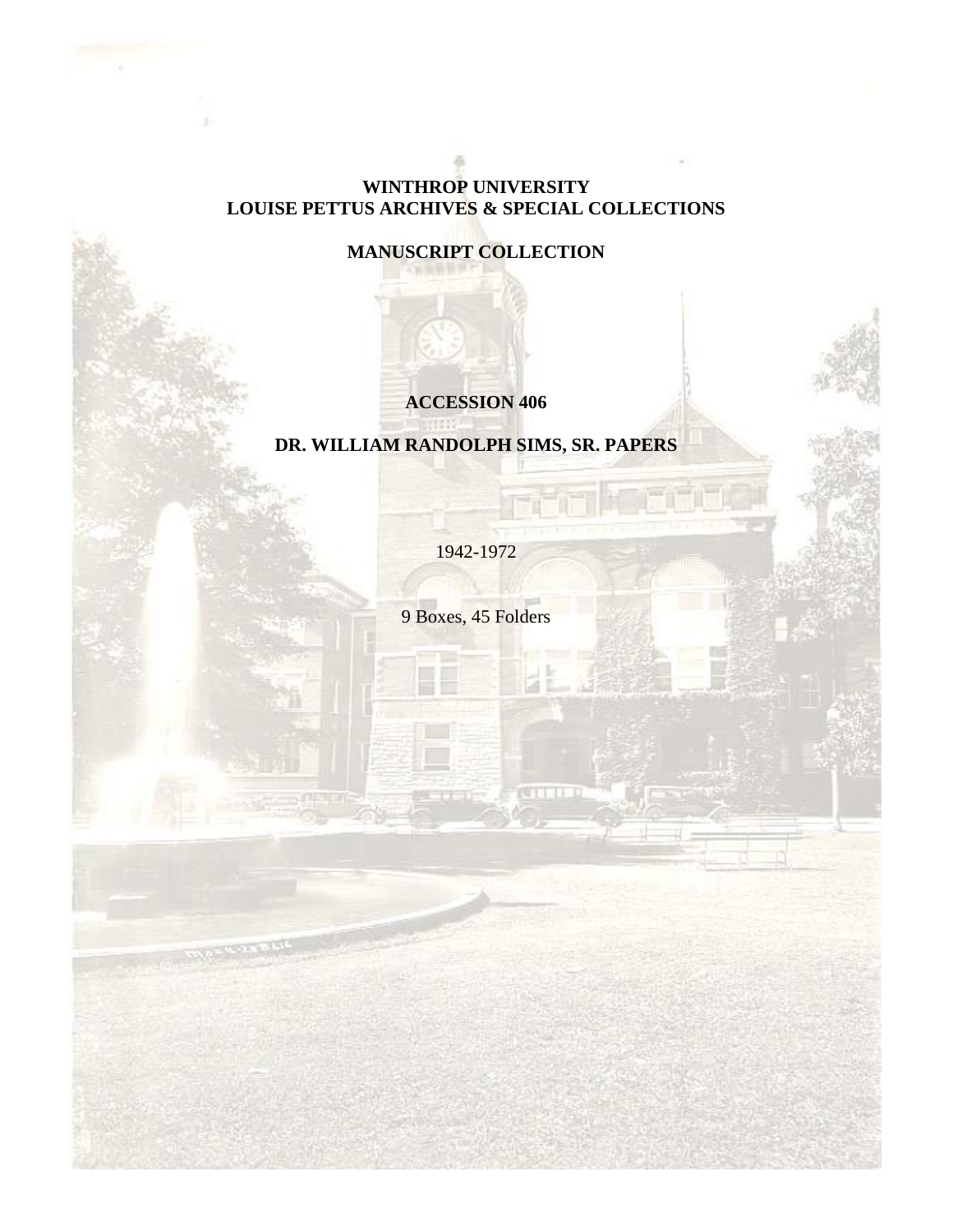#### **WINTHROP UNIVERSITY LOUISE PETTUS ARCHIVES & SPECIAL COLLECTIONS**

#### **MANUSCRIPT COLLECTION**

ADDITION: \_\_\_\_, \_\_\_\_, \_\_\_\_\_, \_\_\_\_\_ DATE: <u>December 13, 1988</u>

ACC. NO.: 406 PROCESSED BY: Suzanne Jennings NO. OF SECTIONS: 2

#### **DR. WILLIAM RANDOLPH SIMS, SR. PAPERS**

**I**

The Dr. W.R. Sims, Sr. Papers were deposited with the Archives via Mr. Fred Ellison on June 12, 1981.

Linear feet of shelf space occupied: 2.25 Approximate number of pieces: 450

Restrictions: Open to researchers under the rules and regulations of the Louise Pettus Archives & Special Collections at Winthrop University.

Literary Rights: For information concerning literary rights please contact the Louise Pettus Archives & Special Collections at Winthrop University.

Notices were released to the NUCMC on December 7, 1988. (See Donor Control File for additional notices.)

Scope and Content Note: **The collection consists of financial papers, papers on construction, and correspondence concerning the York County Hospital**.

Related Collections: Accession 1582, Dr. William Randolph Sims Papers.

Transfer of Items: None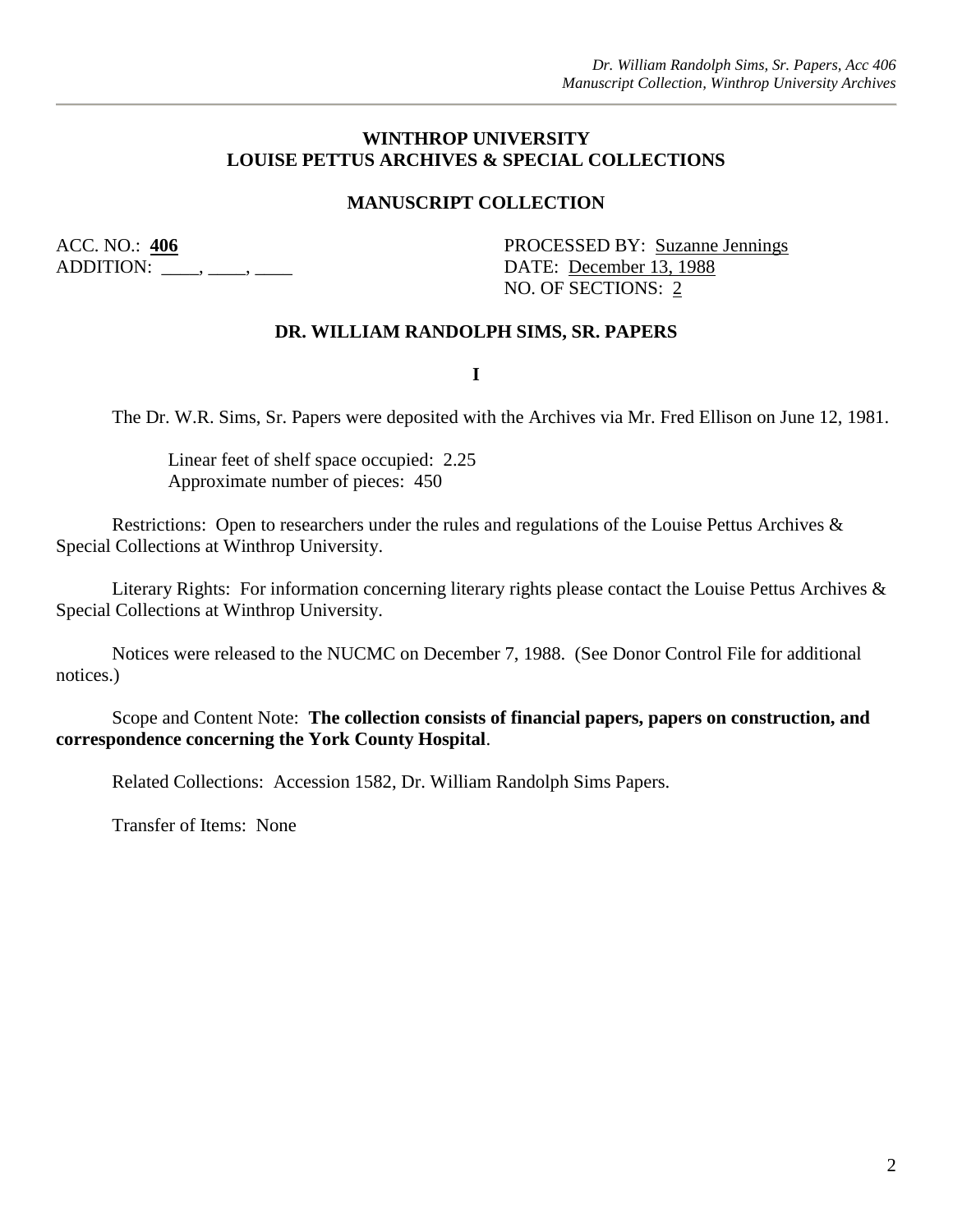## **II**

## **DESCRIPTION OF SERIES**

| <b>Box(es)</b> Folder(s)<br><b>Series</b> |        |                                                                                                                                                                       |           |  |
|-------------------------------------------|--------|-----------------------------------------------------------------------------------------------------------------------------------------------------------------------|-----------|--|
| $1-2$                                     | $1-6$  | <b>FINANCIAL</b><br>Consists of York County Hospital quarterly audit reports. In<br>chronological order.                                                              | 1942-1970 |  |
| 3                                         | $7-19$ | <b>FINANCIAL</b><br>Consists of Bad Write Off Reports which would be assessed with<br>income tax forms for the IRS. Arranged in numerical and<br>chronological order. | 1970      |  |
| 4                                         |        | 20-22 FINANCIAL<br>Consists of reports of the cost of operations for Audit Reports. In<br>chronological order.                                                        | 1966-1968 |  |
| 4                                         | 23     | <b>FINANCIAL</b><br>Consists of charge off reports to be assessed with income tax reports<br>for the IRS. In chronological order.                                     | 1950-1951 |  |
| 4                                         | 24     | <b>CORRESPONDENCE</b><br>Consists of correspondence from Geo. H. Creed and Son, about<br>construction. No arrangement.                                                | 1962      |  |
| 4                                         | 25     | <b>BUSINESS</b><br>Consists of coordinating meetings on construction. No arrangement.                                                                                 | 1962-1963 |  |
| 4                                         | 26     | <b>CORRESPONDENCE</b><br>Consists of correspondence to York County Hospital from various<br>construction firms on reports of fees. No arrangement.                    | 1962-1964 |  |
| 4                                         | 27     | <b>BUSINESS</b><br>Consists of daily reports on construction for progress. In chronological<br>order.                                                                 | 1962      |  |
| 5                                         | 28     | <b>CORRESPONDENCE</b><br>Consists of various correspondences relating to construction<br>concerning contracting. No arrangement.                                      | 1962      |  |
| 5                                         | 29     | <b>CORRESPONDENCE</b><br>Consists of correspondence with Lockwood Greene Engineers, Inc.<br>about fees and contracting. No arrangement.                               | 1962-1964 |  |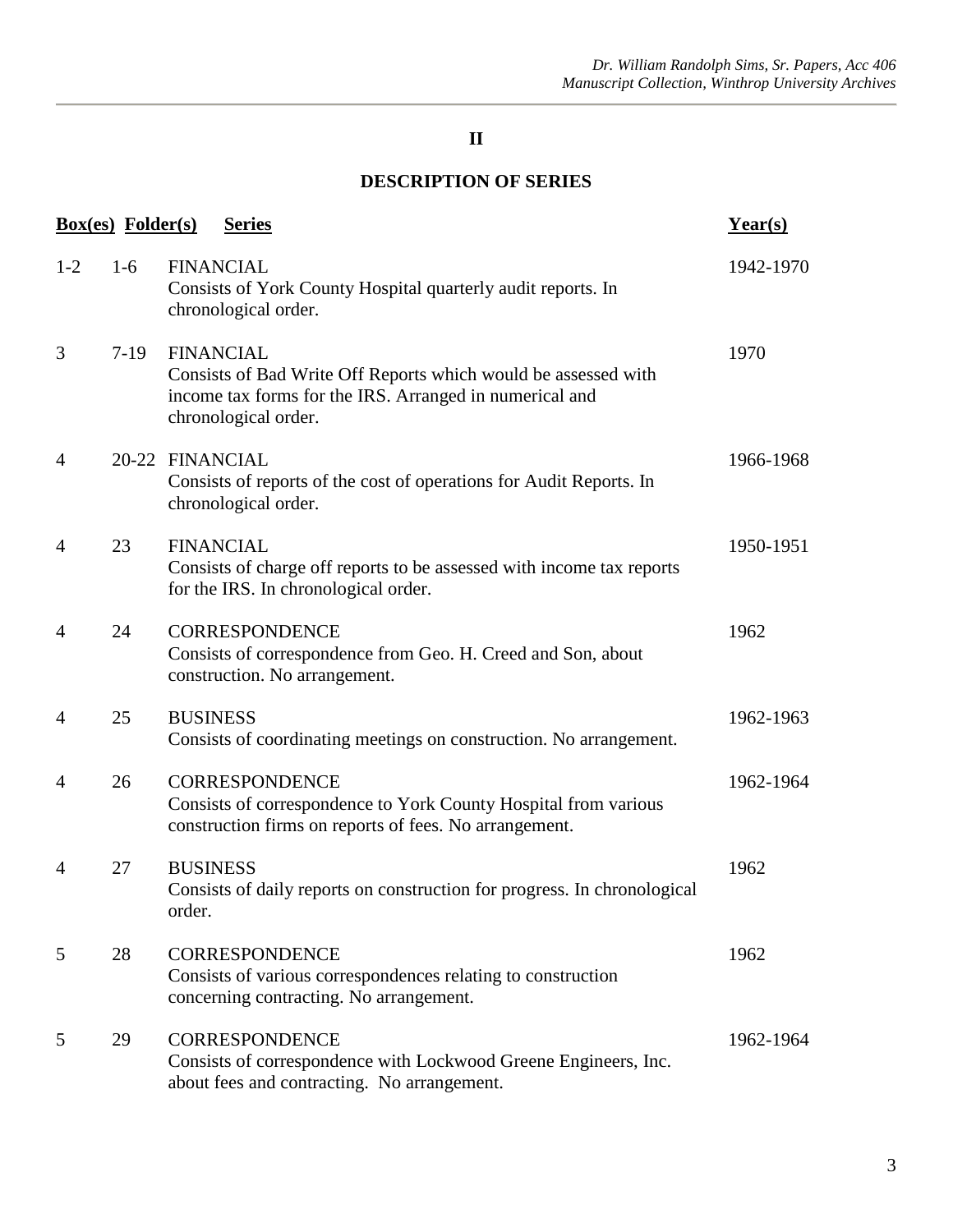## **II**

# **DESCRIPTION OF SERIES (cont.)**

|         | <b>Box(es)</b> Folder(s) | <b>Series</b>                                                                                                                                   | $Year(s)$ |
|---------|--------------------------|-------------------------------------------------------------------------------------------------------------------------------------------------|-----------|
| 5       | 30                       | <b>FINANCIAL</b><br>Consists of miscellany papers including personal notes and receipts of<br>Dr. Sims. No arrangement.                         | 1945-1961 |
| 5       | 31                       | LAW<br>Consists of papers stating the laws of the Civil Rights compliance. No<br>arrangement.                                                   | 1964-1965 |
| 5       | 32                       | <b>CORRESPONDENCE</b><br>Consists of correspondence from the State Board of Health in relation<br>to various hospital projects. No arrangement. | 1949-1970 |
| 5       | 33                       | <b>FINANCIAL</b><br>Consists of Duke Endowment Papers. No arrangement.                                                                          | 1949-1953 |
| 5       | 34                       | <b>ADMINISTRATION</b><br>Consists of rules and regulations for an Associate Degree in Nursing<br>plus information on funding. No arrangement.   | 1965      |
| 6       | 35                       | <b>ADMINISTRATION</b><br>Consists of papers and portfolios of applicants for Administrative<br>positions. No arrangement.                       | 1965      |
| 6       | 36                       | <b>CORRESPONDENCE</b><br>Consists of correspondence concerning the Project SC-0116 on Long<br>Term Care Unit. No arrangement.                   | 1964-1967 |
| 6       | 37                       | <b>MISCELLANY</b><br>Consists of papers concerning the Hospital on a range of matters. No<br>arrangement.                                       | 1945-1958 |
| 7       | 38                       | <b>INFORMATION</b><br>Consists of incoming information booklets on the betterment of<br>Hospitals.                                              | 1953-1968 |
| $7 - 8$ |                          | 39-43 BOARD OF TRUSTEES<br>Consists of meeting topics. In chronological order.                                                                  | 1964-1969 |